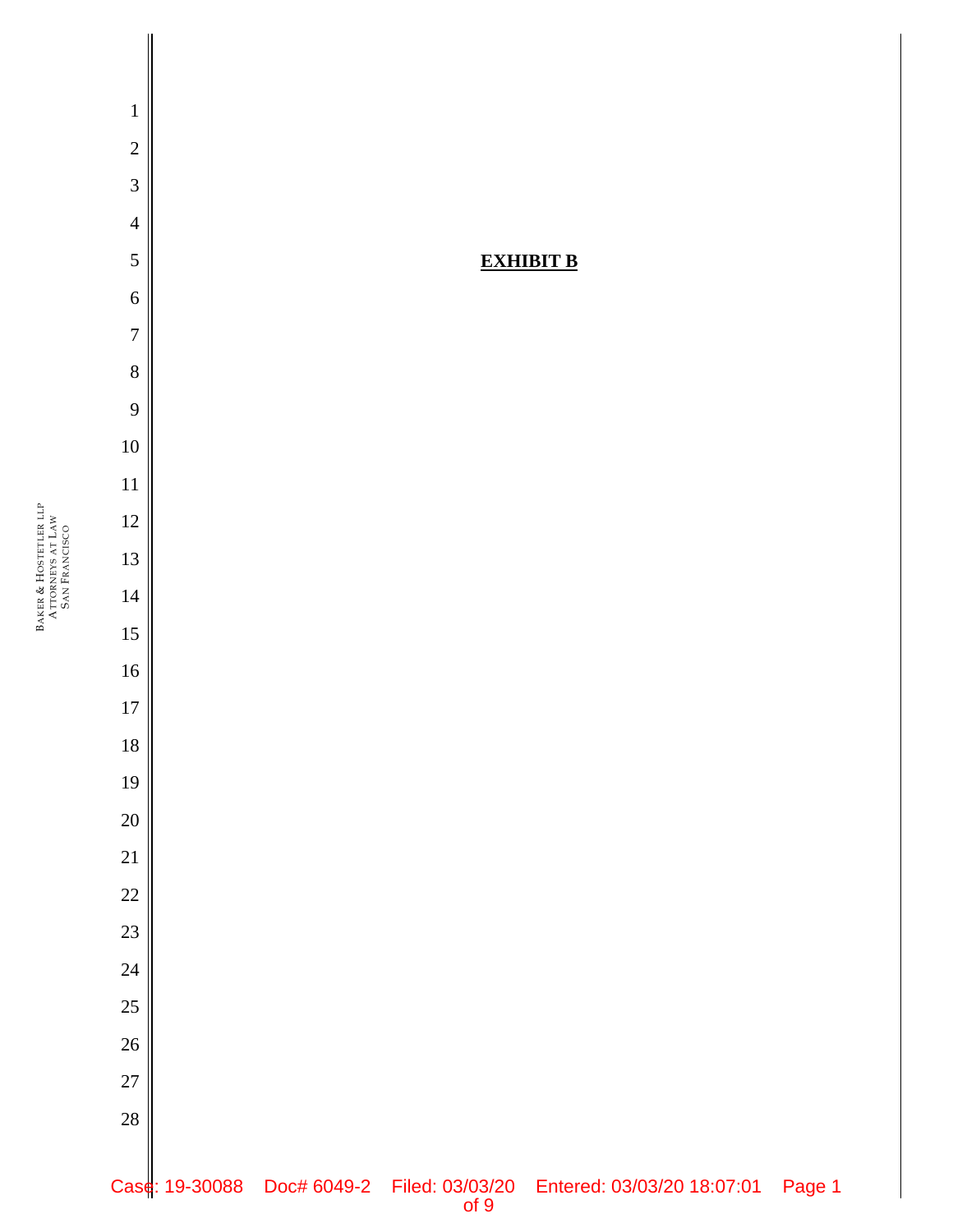#### **EXHIBIT 2**

# **FIRE VICTIM CLAIMS RESOLUTION PROCEDURES**

# **PREAMBLE**

The goal of the Fire Victim Trust<sup>1</sup> is to provide an efficient process to fairly compensate the holders of timely filed Fire Victim Claims (respectively, "Claimants" and "Claims") in an equitable manner consistent with the terms of the Trust Agreement, Plan, and California and federal law. These Fire Victim Claims Resolution Procedures ("CRP") apply to all Claims. The Claims Administrator shall implement and administer the CRP in consultation with the Trustee, Claims Processor, Neutrals, and Trust Professionals with the goal of securing the just, speedy, and cost-efficient determination of every Claim. Those entrusted with the consideration and determination of Claims shall treat all Claimants with abiding respect and shall strive to balance the prudent stewardship of the Trust with care in its administration, allocation, and distribution.

The speed of any distribution in a program involving thousands of claimants relies on multiple variables impacting administrative expediency. To achieve maximum fairness and efficiency, the CRP is founded on the following principles:

- 1. Objective eligibility criteria;
- 2. Clear and reliable proof requirements;
- 3. Administrative transparency;

 $\overline{a}$ 

- 4. Rigorous review processes that generate consistent outcomes; and
- 5. Independence of the Trustee, Claims Administrator, Claims Processor, Neutrals, and Trust Professionals.

The Trustee and Claims Administrator will consult with the Claims Processor and other Trust Professionals to develop claims valuation processes that result in fair and reasonable compensation of eligible Claims in accordance with the Trust Agreement and CRP.

# **I. CLAIMANT ELIGIBILITY**

To be eligible to receive compensation from the Trust, a Claimant must: (1) have a Claim related to an Included Fire; (2) have timely filed a Proof of Claim; and (3) submit supporting documentation outlined in Section II of this CRP or required by the Claims Administrator ("Supporting Documents"). Upon submission of the Supporting Documents, the Trust will review each Claim and consider all damages and costs recoverable under California law.

**A. Included Fires.** The Trust is established to administer Claims related to the fires identified in Exhibit 1 (each a "Fire" and collectively the "Fires"). Any Claims unrelated to the Fires are ineligible for payment by the Trust and, pursuant to the process described herein, shall

 $1$  All capitalized terms not otherwise defined herein shall have their respective meanings as set forth in the PG&E Fire Victim Trust Agreement (the "Trust Agreement") and the Debtors' Amended Joint Chapter 11 Plan of Reorganization dated January 31, 2020 (as it may be amended, modified, or supplemented, the "Plan").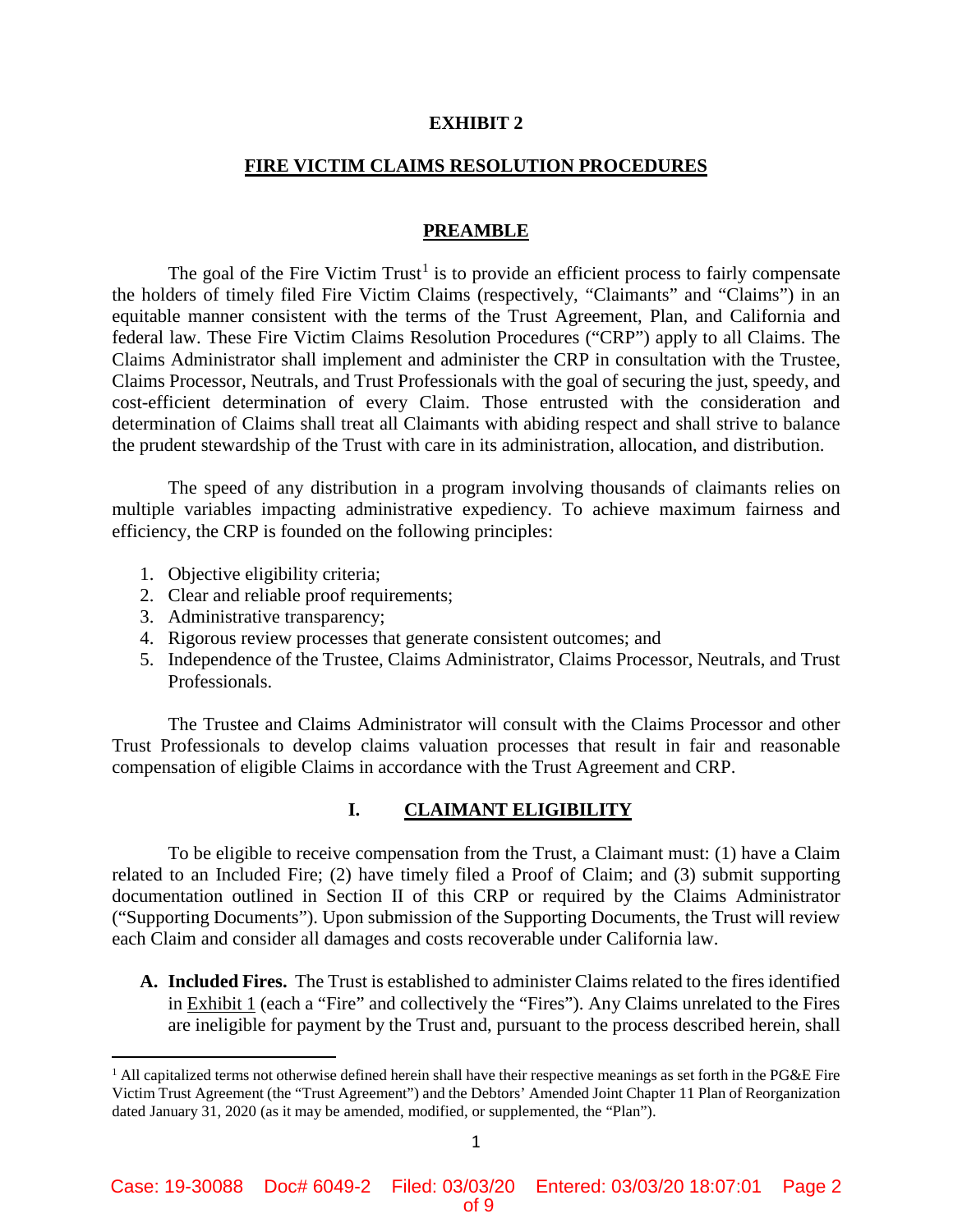be held to be ineligible on a final basis. For the purposes of the CRP, all Fires set forth in Exhibit 1 are deemed to have been caused by  $P G \& E$ 's equipment and as a result of  $P G \& E$ 's negligence.

- **B. Proof of Claim.** All Claimants must have filed a Proof of Claim for their claims or those of their family in the Bankruptcy Cases on or before December 31, 2019, and as amended, which was the extended Bar Date for Fire Claimants. Claims that were not timely submitted to the Bankruptcy Cases are ineligible for payment by the Trust, unless the claimant obtains relief from the Bankruptcy Court to file a late Claim and submits the Claim to the Bankruptcy Cases and Trust within 30 days after the Bankruptcy Court order allowing such late filing. Claims that have been disallowed or that have been withdrawn from the official claims registry in the Bankruptcy Cases are ineligible for payment by the Trust.
- **C. Supporting Documents.** Section II sets forth each Claim Type the Trust will consider and the Supporting Documents that may be submitted for each. In addition to the Supporting Documents outlined in Section II, Claimants will be required to submit a Claims Questionnaire, as explained in Section V.

# **II. CLAIM TYPES AND SUPPORTING DOCUMENTS**

The Trust will use all information that assists in objectively valuing Claims and alleviates the burden on Claimants. This includes, but is not limited to, data from a Claimant's (a) Bankruptcy Proof of Claim Form; (b) Wildfire Assistance Program Claim Form; (c) Damages Questionnaire established under Case Management Order 5 in the California North Bay Fire Cases (JCCP 4955); and (d) other reasonably ascertainable and reliable information. Claimants may be required to submit additional facts and documents to support their Claims for each of the following Claim Types:

# **A. Real Property.**

- **1.** *Description of Real Property Claim.* Real Property Claims include claims for damage to structures on residential or commercial real property, landscaping, forestry, and other real property improvements (*e.g.*, hardscape, fencing, retaining walls, pools, and solar panels) as a result of the Fires. Real Property damages may be measured in one of two ways: (1) the loss in fair market value to the property ("Diminution in Value"); or (2) the reasonable costs to rebuild or repair the property ("Cost of Repair"). Whether Diminution in Value or Cost of Repair is awarded will depend on the facts of each Claim.
	- **(a)** *Diminution in Value.* Diminution in Value will be calculated by subtracting the fair market value of the property immediately after the Fire from the fair market value of the property immediately before the Fire.
	- **(b)** *Cost of Repair.* The reasonable costs to rebuild or repair the property will be determined based on: (1) the use of the structure(s) and other improvement(s); (2) the extent of damage to the structure(s) [*e.g.*, burn damage versus smoke and soot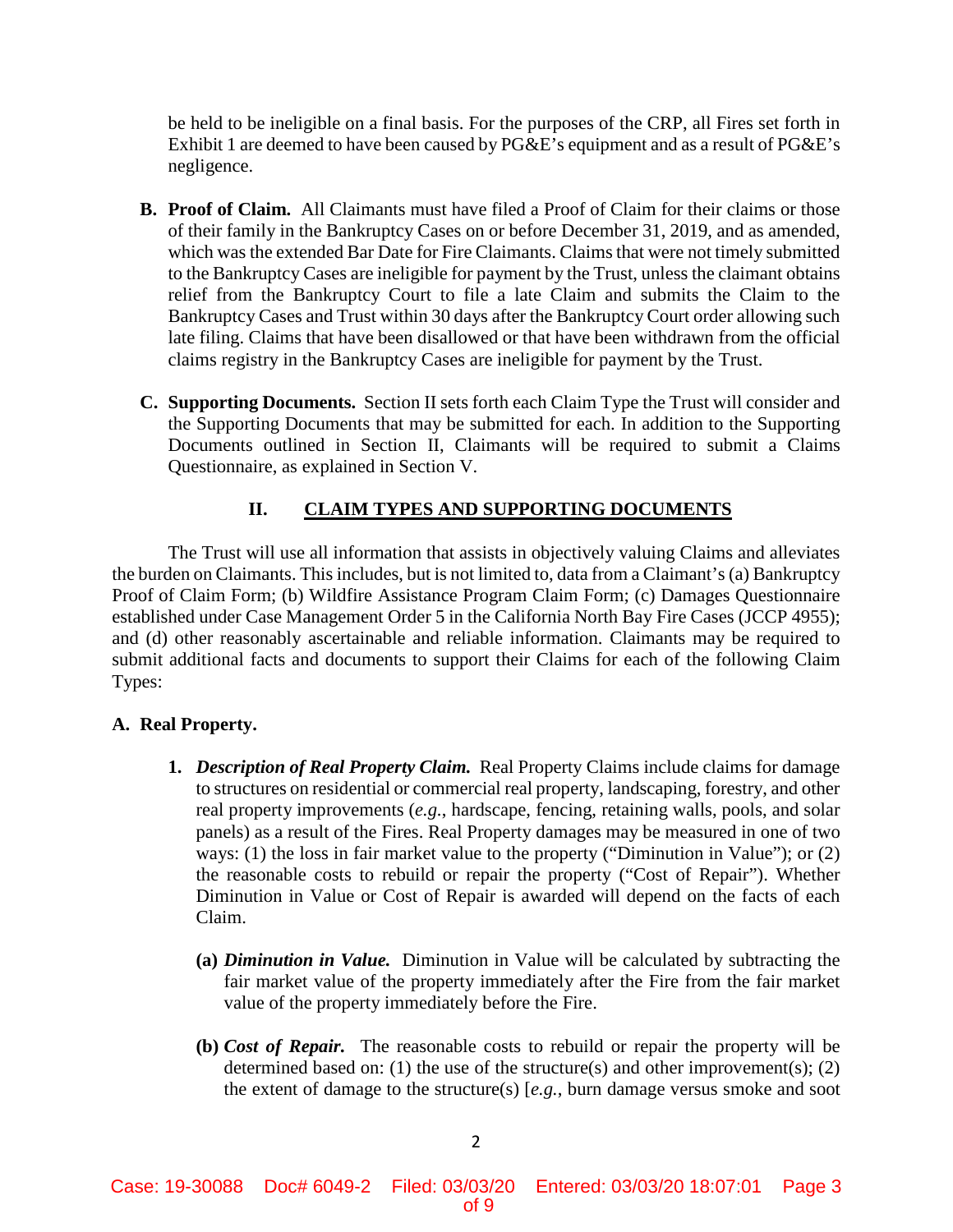damage]; (3) the square footage of structure(s); (4) the geographic location of the property; (5) the size of the vegetation on the property immediately before the Fire; (6) the extent of damage to vegetation; (7) the type of vegetation damaged; and (8) the fair market value of the property immediately before the Fire. In addition, the Claimant may claim the value of trees lost.

- **(c)** *Consequential Damages.* Claimants also may make a claim for other reasonably foreseeable economic losses directly caused by destruction of or damage to real property.
- **2.** *Types of Supporting Documents.* Claimants may provide the following documents to support a Real Property Claim:
	- (a) Verification of ownership;
	- (b) Appraisals;
	- (c) Tax records;
	- (d) Purchase records;
	- (e) Mortgage or loan documentation showing the pre-Fire condition or value of the property;
	- (f) Pre-Fire and post-Fire photos or videos of the structures (interior or exterior) or other damaged areas of the property;
	- (g) Architectural or engineering drawings;
	- (h) Permits;
	- (i) Contractor rebuild or repair estimates or invoices;
	- (j) Arborist reports, timber surveys, or documents relating to landscaping; and
	- (k) Other supporting documents within the Claimant's possession.

# **B. Personal Property.**

- **1.** *Description of Personal Property Claim.* Personal Property Claims include claims for loss of or damages to personal property, such as household items (*e.g.*, clothes, furniture, or tools) and automobiles, as a result of the Fires.
- **2.** *Types of Supporting Documents***.** Claimants may provide the following documents to support a Personal Property Claim:
	- (a) List of items destroyed or damaged in the residency;
	- (b) Proofs of purchase;
	- (c) Pre-Fire and post-Fire photos;
	- (d) Appraisals; and
	- (e) Other supporting documents within the Claimant's possession.

# **C. Personal Income Loss.**

**1.** *Description of Personal Income Loss Claim.* Personal Income Loss Claims include claims of individuals who lost income because (a) they were displaced by the Fires; (b)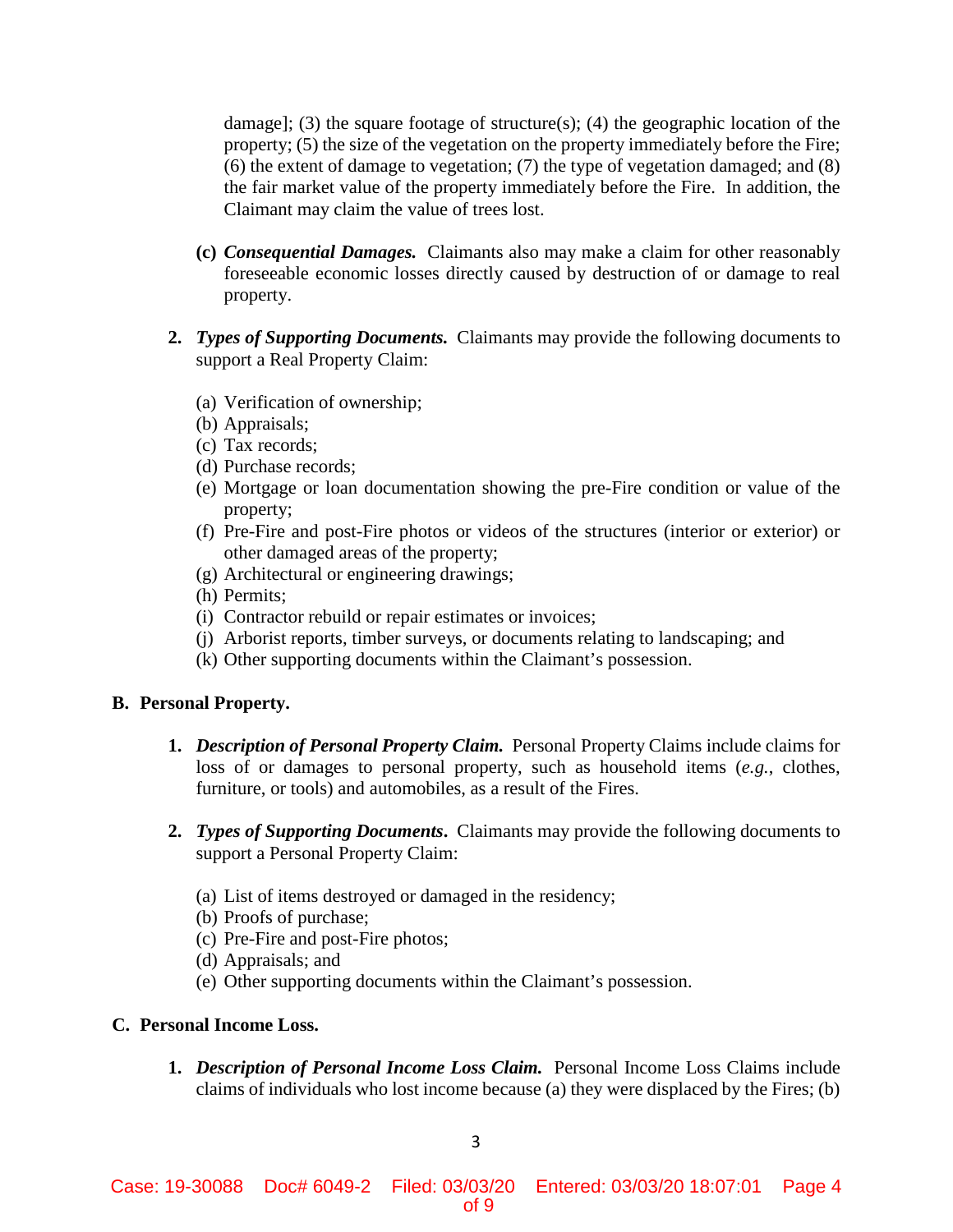their employer suffered Business Losses and reduced or stopped paying wages to the Claimant as a result of the Fires; or (c) the Fires or resulting injuries or conditions otherwise interfered with their ability to earn income.

- **2.** *Loss of Rental Income.* Personal Income Loss Claims also include loss of income from rental of a damaged or destroyed property.
- **3.** *Types of Supporting Documents***.** Claimants may provide the following documents to support a Personal Income Loss Claim:
	- (a) Tax returns, including all schedules and attachments;
	- (b) W-2 Forms;
	- (c) 1099 Forms;
	- (d) Lease agreements or canceled rent checks;
	- (e) Bank account statements identifying earnings;
	- (f) Paycheck stubs or payroll records; and
	- (g) Other supporting documents within the Claimant's possession.

# **D. Business Loss.**

- **1.** *Description of Business Loss Claim.* Business Loss Claims include claims for economic losses suffered by a business as a result of the Fires, including loss of business property or inventory used to conduct business and lost profits or revenue.
- **2.** *Types of Supporting Documents***.** Claimants may provide the following documents to support a Business Loss Claim:
	- (a) Description of the business, including its mission statement;
	- (b) Tax returns, including all schedules or attachments;
	- (c) Financial statements, including profit and loss statements;
	- (d) Articles of Incorporation, bylaws, shareholder lists, or partnership or limited partnership agreements;
	- (e) Leases, deeds, titles, or other documents identifying the property owned or occupied by the business;
	- (f) Canceled contracts;
	- (g) Photos, videos, or other documentary evidence of fire damage to the Claimant's home or business; and
	- (h) Other supporting documents within the Claimant's possession.

# **E. Other Out of Pocket Expenses.**

**1.** *Description of Other Out of Pocket Loss Claim.* Other Out of Pocket Loss Claims include claims for out of pocket expenses that are not considered in any other claim type. These may include additional living expenses, medical and counseling expenses, and other out of pocket expenses as a result of the Fires.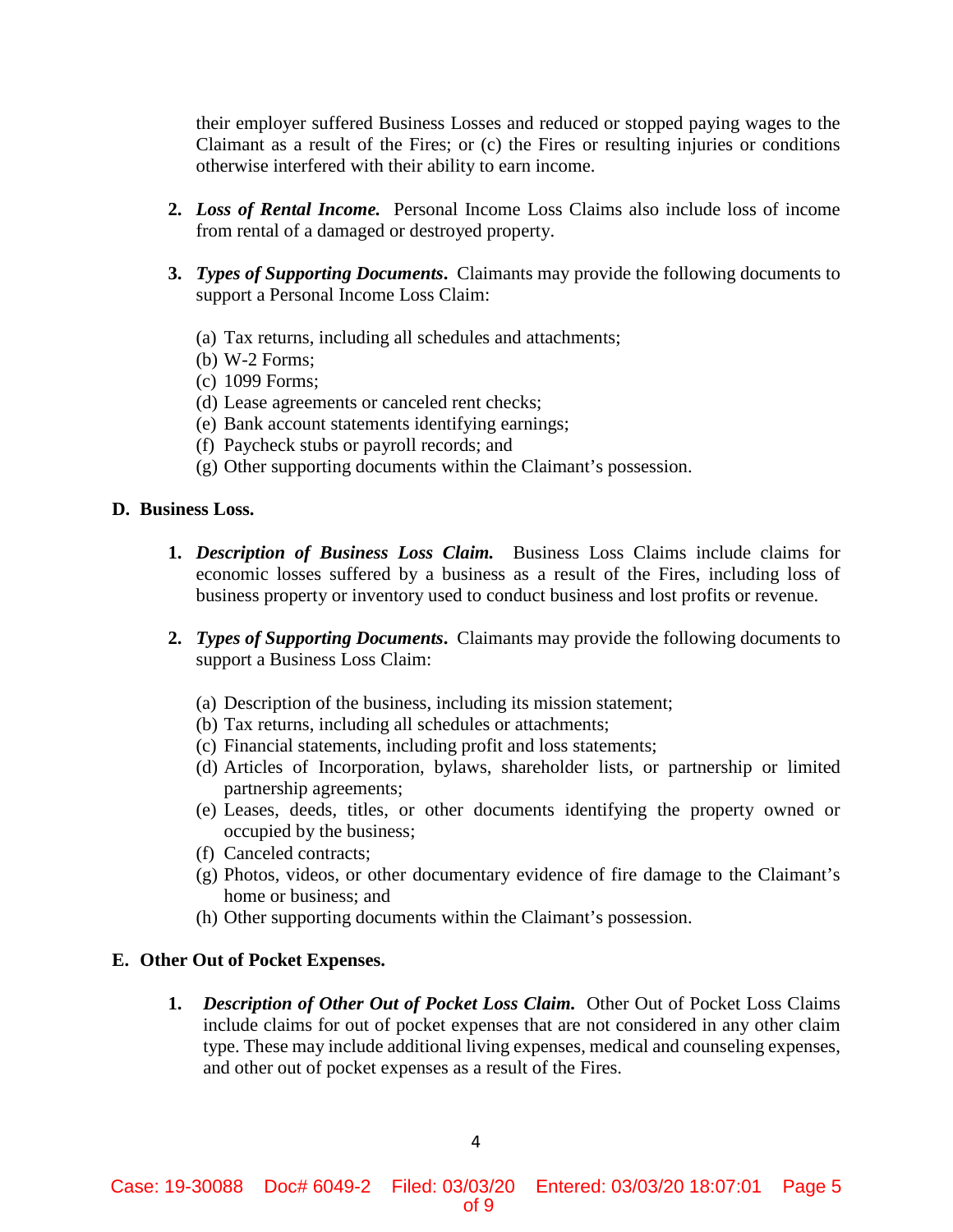- **2.** *Types of Supporting Documents***.**Claimants may provide the following documents to support an Other Out of Pocket Loss Claim:
	- (a) Documentation supporting a claim for additional living expenses;
	- (b) Medical bills;
	- (c) Counseling bills; and
	- (d) Other supporting documents within the Claimant's possession.

# **F. Wrongful Death and Serious Personal Injury.**

- **1.** *Description of Wrongful Death and Serious Personal Injury Claim.* Wrongful Death and Serious Personal Injury Claims include claims relating to individuals who died or suffered serious personal injury as a result of the Fires. The Trustee and Claims Administrator will devise procedures ensuring a streamlined and sensitive process providing Claimants and their family members the dignity that is critical to successfully resolving Claims relating to these extraordinary losses.
- **2.** *Types of Supporting Documents.* Claimants may provide medical records and other documents supporting a Wrongful Death or Serious Personal Injury Claim, as well as documents supporting a claim for loss of relationship, love, support, and companionship.

# **G. Emotional Distress.**

- **1.** *Description of Emotional Distress Claim.* Emotional Distress Claims include claims arising from: (a) zone of danger evacuation from the Fires; (b) physical injury as a result of the Fires; and (c) substantial interference with the use and enjoyment of or invasion of property occupied by the Claimant, as well as the impact of the loss of the community.
- **2.** *Types of Supporting Documents***.** Claimants may provide the following documents to support an Emotional Distress Claim:
	- (a) A written narrative or an audio or video recording detailing the Claimant's evacuation and impact of the Fire on the Claimant and his or her family, including impact related to the loss of property and any sentimental items in the home;
	- (b) Texts, emails, or social media content the Claimant created during the evacuation;
	- (c) Photos or videos taken during the evacuation;
	- (d) Pre-Fire and post-Fire photos and videos of the Claimant's property;
	- (e) Records describing bodily injury or mental health counseling or treatment;
	- (f) Documentation of medical and counseling expenses; and
	- (g) Other supporting documents in the Claimant's possession.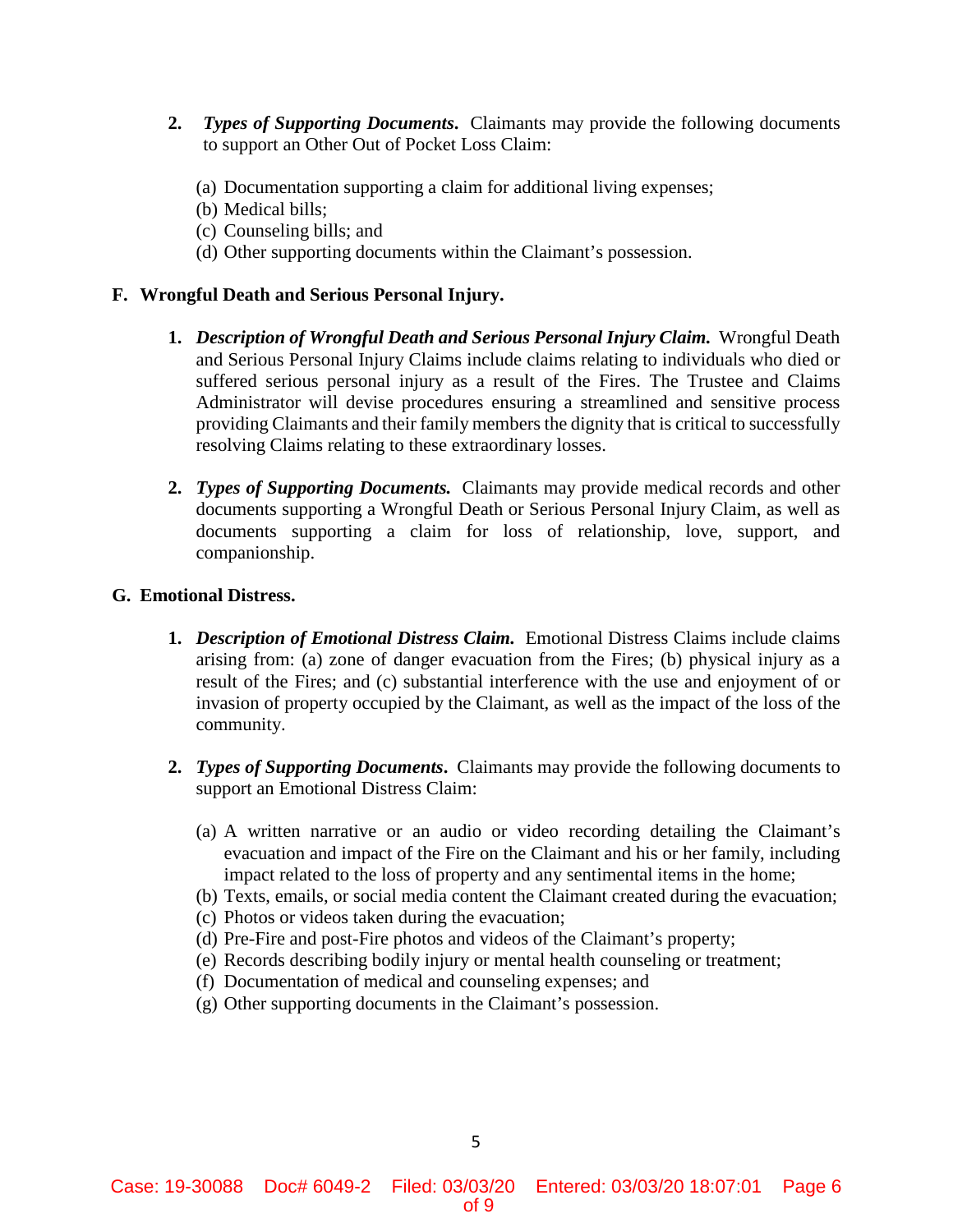#### **H. Previously Settled Claims.**

- **1.** *Description of Previously Settled Claim.* Previously Settled Claims includes claims that a Claimant previously settled with PG&E by entering into a settlement agreement with PG&E, thereby liquidating their Claim, but for which the Claimant did not receive payment before the Bankruptcy Cases commenced.
- **2.** *Types of Supporting Documents***.** Claimants may provide a copy of their executed settlement agreement, or other documentation indicating a settlement was reached, to support a Previously Settled Claim.

# **III. OTHER DAMAGES**

The Trustee and Claims Administrator will devise procedures to evaluate any additional categories of recoverable damages. These other damages may include:

- 1. Statutory attorney's fees and litigation, expert and consulting costs;
- 2. Statutory interest;
- 3. Punitive/exemplary damages; and
- 4. Damages multipliers.

# **IV. CLAIMS SUBMISSION**

The Claims Processor will maintain a secure, web-based portal (a "Portal") for Claimants to submit Claims Questionnaires, Supporting Documents, Releases, and any other relevant information or documents. After submitting a Claim, Claimants will be able to use the Portal check their Claim status, receive and respond to determination notices, submit supplementary materials, and update contact information and other demographic information, if necessary.

# **V. CLAIMS QUESTIONNAIRE**

In addition to the Claim-specific Supporting Documents identified in Section II, the Claims Administrator will require Claimants to complete a Claims Questionnaire that provides sufficient information to: (1) verify the Claimant's identity; (2) identify and support the claimed damages; and (3) demonstrate the Claimant's authority to assert the Claims.

Individual Claimants may submit Claims Questionnaires by household. The Claims Processor will pre-populate Claims Questionnaires with information already in its possession, including but not limited to data from a Claimant's (a) Bankruptcy Claim Proof of Claim Form; (b) Wildfire Assistance Program Claim Form; (c) Damages Questionnaire established under Case Management Order 5 in the California North Bay Fire Cases (JCCP 4955); and (d) information that is otherwise reasonably ascertainable and reliable.

The Trustee will use reasonable efforts to obtain insurance claim files directly from a Claimant's insurance carrier but may require certain insurance information directly from the Claimant in support of their Claim. The Claim Questionnaire may include a consent by the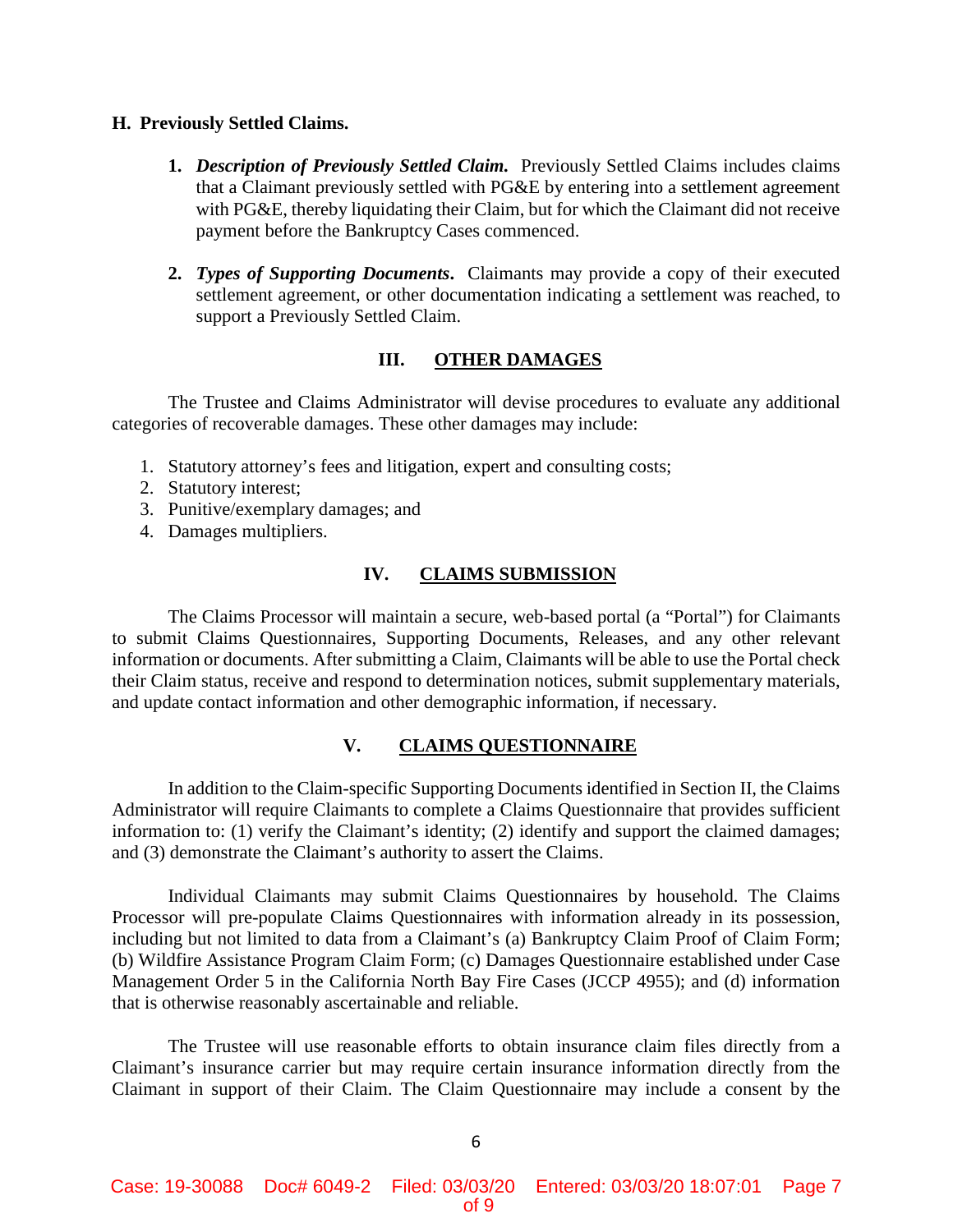Claimant to the Trust obtaining any and all information related to the Claim from Claimant's insurer. The Plan does not absolve the insurance carriers of their duty to fulfill their coverage obligations under their policies of insurance with a Claimant.

# **VI. RELEASE**

Before receiving payment from the Trust, Claimants must submit signed releases in substantially the same form and content as the Claimant Release and Mutual Made Whole Release, attached to the Trust Agreement as Exhibits 4 and 5, respectively.

### **VII. NOTICE OF CLAIMS DETERMINATION**

The CRP will govern the process by which each Claim is reviewed, including whether the Claim is eligible or ineligible for payment and, if eligible, the amount approved for payment ("Claims Determination"). After the Trust has fully evaluated a Claim, the Claims Processor will issue a notice to the Claimant explaining the review result ("Determination Notice"). If the Claim has been approved and is eligible for payment ("Approved Claim"), the notice will include the specific amount that the Trust has approved for payment ("Approved Claim Amount") and the stages in which payment may occur. If the Claim is missing documents or information required for the Trust to fully evaluate the Claim ("Deficient Claim"), the notice will explain what is required and provide a timeline within which the Claimant may resolve the deficiencies. If the Claim is ineligible for payment from the Trust pursuant to the CRP ("Disallowed Claim"), the notice will explain the reason(s) that the Claim is ineligible.

#### **VIII. DISPUTE RESOLUTION**

Claimants dissatisfied with their Claims Determination will have the opportunity to dispute the determination and to provide supplemental information or documents to support their dispute. The Trust will implement the following three-tiered process:

- **1.** *Reconsideration.* If a Claimant contests a Claims Determination, the Claims Administrator and Claims Processor will review the Claim again and will consider any newly submitted information and documents and all previously submitted information. Afterwards, the Claims Processor will issue a Reconsideration Determination. The Claimant may accept the Reconsideration Determination or may appeal to a Neutral.
- **2.** *Appeal.* If a Claimant appeals a Reconsideration Determination, the Claims Administrator will assign the Claim to a Neutral for further consideration. The Neutral will hold a hearing in a manner jointly agreed to by the Claimant and Neutral (*e.g.*, in person, by telephone, or on paper). The Neutral will consider the appeal based on all documents and information the Claimant previously provided and anything new the Claimant provides before or during the hearing. After the hearing, the Neutral will issue an Appeals Determination, which may increase, decrease, or confirm the Reconsideration Determination. The Claimant may accept the Appeals Determination or may request Panel Review.